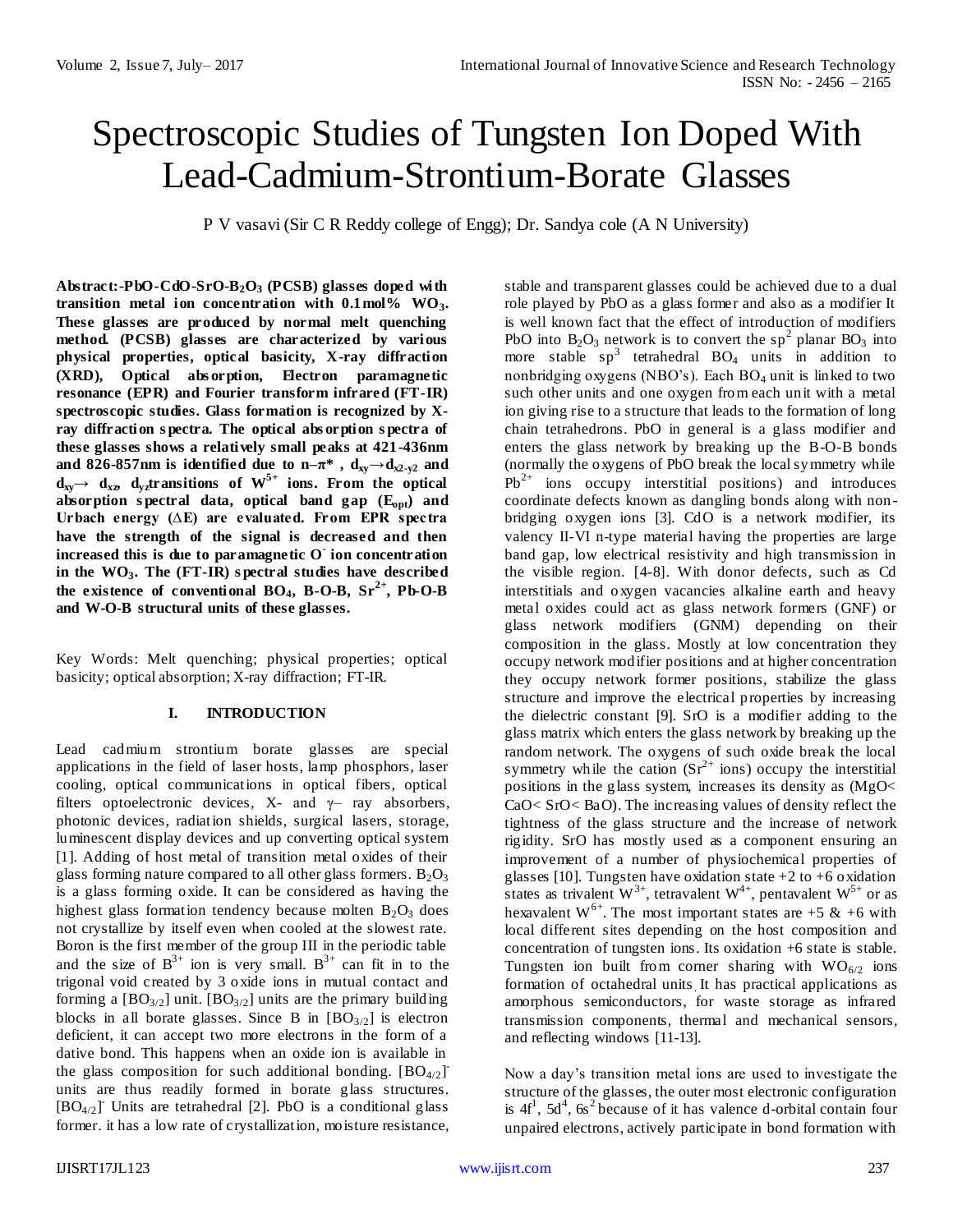surrounding ions. Tungsten ion is transition metal ion, it can exhibit in six different oxidation states,  $0, +2, +3, +4, +5$  and +6 in its compounds [14]. In glasses, tungsten is accepted [15- 19]to be found as trivalent  $W^{3+}$ , tetravalent  $W^{4+}$ , pentavalent  $W^{5+}$  or as hexavalent W<sup>6+</sup>states. Addition of 0-10%WO<sub>3</sub> to PCSB glasses exhibits the modification in the structural properties [3]. Physical properties give the information about the PCSB glass mass, volume, density, transition metal ion concentration, Inter ionic distances, polaron radius, and optical basicity. The study of X-ray diffraction the atomic arrangement and inter atomic distances in a glass are practically the same as in the corresponding crystalline modifications, the essential difference being that the random network which is build up in a vitreous substance does not repeat at regular intervals, and hence the material is noncrystalline. It differentiates the glassy from the crystalline structure. The study of the Optical absorption spectra and in particular the absorption edge is a useful method for the investigation of optically induced transitions and for the provision of information about the band structure and energy gap in non-crystalline materials. The principle involved in this technique is the photon which has more energy than the band gap energy will be absorbed. The Electron Paramagnetic resonance (EPR) is an experimental technique to obtain information on some of the local structure of paramagnetic center and also structural changes in the glasses, dynamic phenomenon of a material and to identify the site symmetry around the transition metal ions in glasses. Fourier Transform Infrared spectroscopy (FT-IR) is an important tool for understanding the structure and dynamics of amorphous materials. It provides structural information about the vibrational modes of the host lattice. And it is used to assign the observed absorption peaks to the proper vibration of the atoms in geometric grouping. The spectra of many molecular group variables can affect the absorption peaks and the assignments of vibration peaks of the atoms are very difficult. FT-IR analysis is used to in order to identify the spectral contribution of each component on the structure and to point out the role of atoms in glass matrix.

# **II. EXPERIMENTAL**

The present glass is prepared from (15-x)PbO-5CdO-  $(15+x)SrO(65-y)B<sub>2</sub>O<sub>3</sub>-y(WO<sub>3</sub>)$  where  $0 < x < 8$  and  $y = 0.1$ system. We have chosen following composition for constant tungsten ion doping concentration chosen for the present study:

Sr1:  $15PbO-5CdO-15SrO-65B<sub>2</sub>O<sub>3</sub>$ 

- Sr2:  $15PbO-5CdO-15SrO-64.9B<sub>2</sub>O<sub>3</sub>-0.1WO<sub>3</sub>$
- Sr3: 13PbO-5CdO-17SrO-64.9B<sub>2</sub>O<sub>3</sub>-0.1WO<sub>3</sub>
- Sr4:  $11PbO-5CdO-19SrO-64.9B<sub>2</sub>O<sub>3</sub>-0.1WO<sub>3</sub>$
- Sr5: 09PbO-5CdO-21SrO-64.9B<sub>2</sub>O<sub>3</sub>-0.1WO<sub>3</sub>
- Sr6: 07PbO-5CdO-23SrO-64.9B<sub>2</sub>O<sub>3</sub>-0.1WO<sub>3</sub>

The starting materials used in the present study are  $H_3BO_3$ , PbO, CdO, SrO and  $WO_3$ . Appropriate amounts of weighed chemicals are grounded thoroughly in a mortar to produce homogenized mixture is placed in silica crucible and melted in an electrical furnace at 1100˚C for 10 min, until a bubble free liquid is formed. The melt is then quenched to room temperature in air by pouring it on a brass slab and annealed at room temperature. As a result transparent and colored glasses are obtained.

In the present work, density (d) of the glass is determined by the standard principle of Archimedes using o-Xylene (99.99% pure) as buoyant liquid. A direct reading balance (capacity 100gm, readability 0.1mg) is used for weighing. The bulk glass is suspended on a very thin copper stand that is set in the immersion liquid container. The density of the samples is determined by weighing them in the liquid and in air. From the measured values of density (d) and calculated average molecular weight  $(M)$ , transition metal ion concentration  $(N_i)$ , inter ionic radii (r<sub>i</sub>), polaron radii (r<sub>n</sub>) and optical basicity ( $\wedge$ <sub>th</sub>) of all glass samples are determined.

The crystalline phases in the glass samples are checked by Xray diffraction spectra recorded on X-ray diffractometer SEIFERT model SODEBYE FLUX 202 fitted with copper target and nickel fitter operated at 40 kV, 30mA at room temperature. JASCO V-670 Spectrophotometer is used for recording the optical absorption spectra range of this instrument is 200-1400nm. for PCSB doped with  $WO_3$  glasses having the thickness 1 mm are used for optical measurement. It is a sophisticated computer controlled spectrophotometer with accuracy of  $\pm 0.2$ nm in UV-VIS and  $\pm 1$ nm in NIR region. The EPR spectra of PCSB doped WO<sub>3</sub>glasses are recorded at room temperature using commercial X-band microwave spectrometer Model JEOL JES-FA200 at 100 kHz field modulation. The range of magnetic field is between 0- 5000G with a scan speed of 250G/min and the microwave powder used is 5mW. A powdered glass specimen of 100mg has been taken in a quartz tube for EPR measurements. The value of g tensor of the signal is evaluated to an accuracy of ±0.001. The Fourier Transform infrared absorption spectra of the undoped and  $WO<sub>3</sub>$  doped PCSB glasses are measured at room temperature in the wave number range  $400-2000 \text{cm}^{-1}$  by a Fourier Transform infrared spectrometer type, Mattson No.5000 USA. The prepared glasses areused in the form of fine pulverized powders, which aremixed with KBr, in the ratio 1:100 (sample: KBr), respectively. The weighed mixtures are then subjected to a pressure of  $5T/cm^2$  to produce clear homogenous disks.

#### **III. RESULTS**

# *A. Physical parameters*

Practically the density (d) and calculated average molecular weight (M), various physical parameters such as tungsten ion concentration  $(N_i)$ , mean tungsten ion separation  $(r_i)$  and the polaron radius  $(r_p)$  of the doped and undoped PCSB glasses is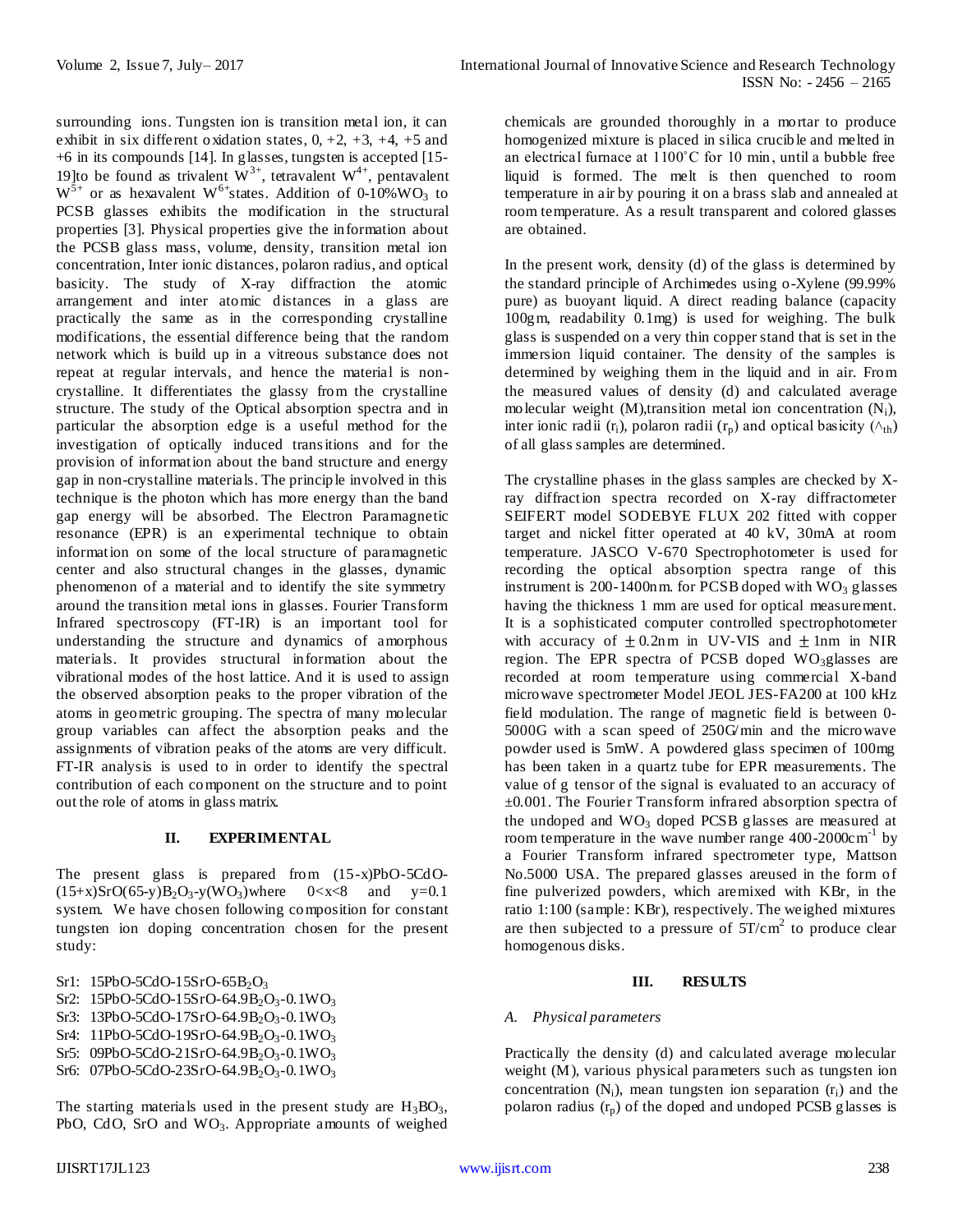determined by standard principle [20]. These values have been furnished in Table 1

## *B. Powder XR*

Fig. 1 shows the X-ray diffraction spectra of PCSB glasses. X-ray diffraction is a useful method to detect readily the

presence of crystals in a glassy matrix if their dimensions are greater than typically 100nm. The XRD pattern of the present glass system does not reveal any discrete or sharp peaks, and it has been given the characteristic humps of the amorphous material.



Fig. 1 X-Ray Diffraction Pattern For Undoped, Tungsten Doped PCSB Glasses.

## C. *Optical absorption studies*

The optical absorption spectra of tungsten ions in PCSB glass

Samples are recorded at room temperature 200-1400nm.

| <b>Name</b><br>of<br><b>Glass</b><br><b>Sample</b> | <b>Density</b><br>g/cm <sup>3</sup><br>$(\pm 0.004)$ | <b>Mass</b><br>$\left( \mathbf{g} \right)$ | Volume<br>$\rm \left( cm^3 \right)$ | Avg.<br>Mol.<br>Wt(M) | <b>Transition</b><br>metal ion conc.<br>$N_i(10^{19}$ ions/cm <sup>3</sup> ) | Inter<br>ionic<br>distance<br>$\mathbf{r}_i(\hat{\mathbf{A}})$<br>$(\pm 0.005)$ | <b>Polaron</b><br>radius<br>$r_{p}(A)$<br>$(\pm 0.005)$ | <b>Optical</b><br><b>Basicity</b> |
|----------------------------------------------------|------------------------------------------------------|--------------------------------------------|-------------------------------------|-----------------------|------------------------------------------------------------------------------|---------------------------------------------------------------------------------|---------------------------------------------------------|-----------------------------------|
| Sri1                                               | 3.752                                                | 0.786                                      | 0.209                               | 100.697               |                                                                              | -                                                                               |                                                         | 0.462                             |
| Sr2                                                | 3.720                                                | 0.505                                      | 0.135                               | 100.859               | 2.221                                                                        | 35.570                                                                          | 14.3                                                    | 0.429                             |
| Sr3                                                | 3.688                                                | 1.010                                      | 0.273                               | 98.467                | 2.255                                                                        | 35.391                                                                          | 14.2                                                    | 0.431                             |
| Sr4                                                | 3.649                                                | 1.472                                      | 0.403                               | 96.076                | 2.287                                                                        | 35.322                                                                          | 14.1                                                    | 0.432                             |
| Sr5                                                | 3.591                                                | 1.114                                      | 0.310                               | 93.684                | 2.308                                                                        | 35.119                                                                          | 14.4                                                    | 0.433                             |
| $S_{\mathbf{r6}}$                                  | 3.622                                                | 1.206                                      | 0.332                               | 91.292                | 2.389                                                                        | 34.716                                                                          | 13.9                                                    | 0.435                             |

 **Table. 1 Physical parameters of tungsten doped PCSB glasses.**

**.**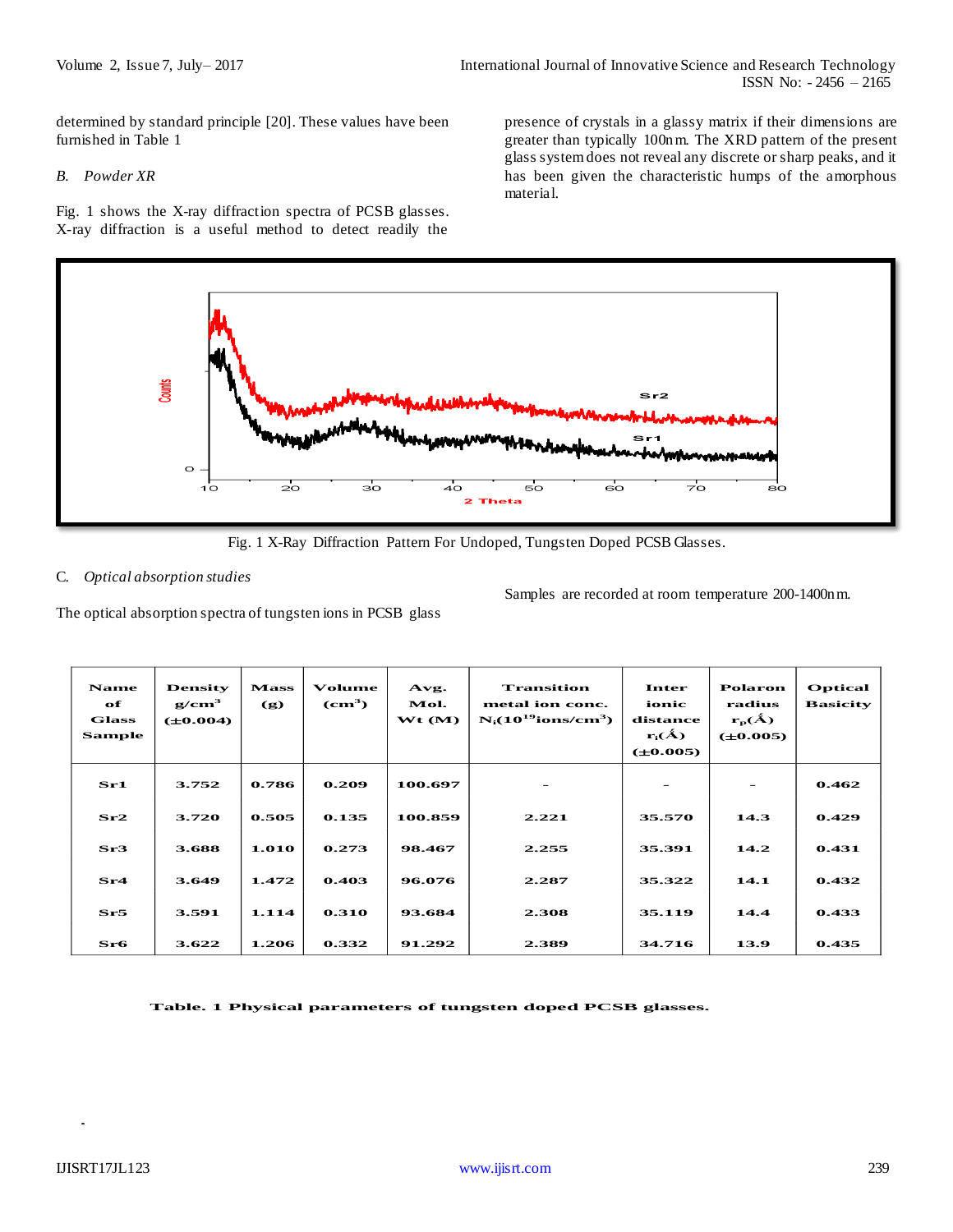

Fig.2 Optical absorption spectra of tungsten doped PCSB glasses.

glass samples, two broad absorption bands in the wavelength regions 421-436nm and 826-857nm are observed for all glass samples. The intensity of the band shifts towards lower wavelength side then shifts higher wavelength side with constant dopant concentration. The absorption bands have been furnished in Table 2. The principle of this technique is that photon energy greater than the band gap energy will be absorbed. The absorption coefficient, below and near the edge of each curve is determined at different wavelengths using the

Formula

#### $\alpha(v)=(1/d)ln(I_0/I_t)$

Where;  $I_0$  and  $I_t$  are intensities of the incident and transmitted beams, respectively and'd' corresponds to the thickness of sample. The factor ln  $(I_0/I_t)$  is absorbance [21]. Optical band gaps are calculated using absorption spectra Fig. 3&4 for direct and indirect transitions for Sr2, Sr3, Sr4, Sr5, Sr6. Glass samples from the following equation.For direct transitions

 $\alpha(v) = B(hv-E_{opt})^n/hv$ 

Here  $n = \frac{1}{2}$  for allowed transition, B is a constant and  $E_{opt}$ is direct optical band gap. Relation (3.2) is also used for indirect transitions. In this equation, where  $n = 2$  for allowed transition,  $B$  is a constant and  $E_{opt}$  is indirect optical band gap. Ln (α) are plotted as a function of photon energy. Fig. 5 for Urbach energy value  $(\Delta E)$  are calculated by taking the reciprocal of the slopes of linear portion in the lower photon energy region of the curve as stated with following relation [21].

#### $\alpha(v) = \alpha_0 \exp(hv/\Delta E)$

using equation (3.2) and (3.3) and by plotting  $(ahv)^{1/2}$  and  $(ahv)^2$  as a function of energy hv, optical band gaps for indirect and direct transitions are obtained. The respective values of E<sub>opt</sub> are obtained by extrapolating between  $(ahv)^{1/2}$  and hy for indirect transitions between  $(ahv)^2$  and hy for direct transitions [22]. Direct, indirect optical band gap values and Urbach energies of Sr2, Sr3, Sr4, Sr5, Sr6 glass samples from Fig. 3-5 are given in Table 2.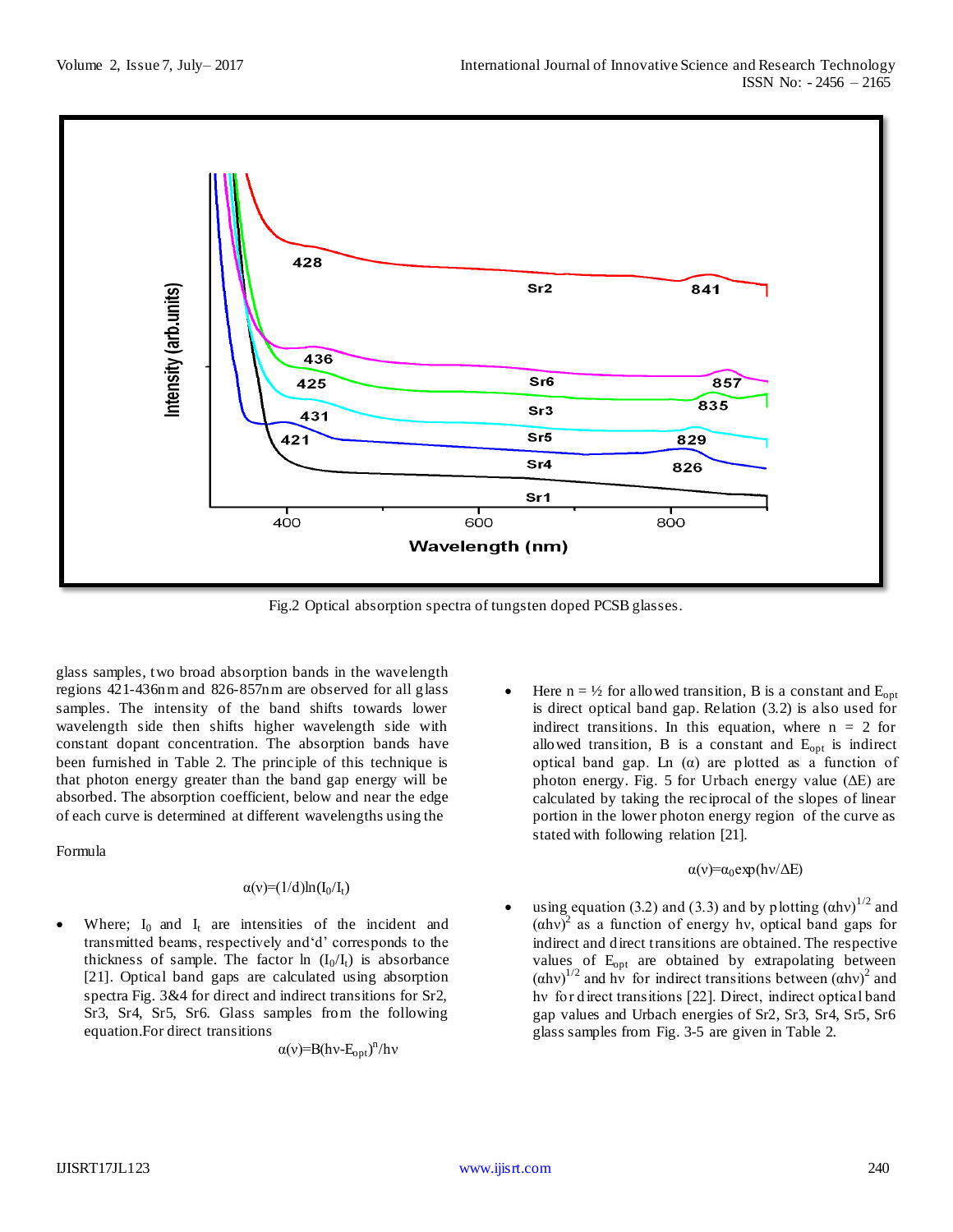| Name of<br><b>Glass</b><br>sample | <b>Band position</b><br>Cut-off wavelength<br>(nm)<br>(nm) |                |                                                       | Direct band gap<br>(eV) | Indirect band gap<br>(eV) | <b>Urbach Energy</b><br>(eV) |  |
|-----------------------------------|------------------------------------------------------------|----------------|-------------------------------------------------------|-------------------------|---------------------------|------------------------------|--|
|                                   |                                                            | $n-\pi^*$      | $\mathbf{d}_{xy} \rightarrow$<br>$\mathbf{d}_{x2-y2}$ |                         |                           |                              |  |
| Sr1                               | 322                                                        | $\blacksquare$ | $\blacksquare$                                        |                         |                           | $\blacksquare$               |  |
| Sr2                               | 313                                                        | 428            | 841                                                   | 3.810                   | 3.694                     | 0.285                        |  |
| Sr3                               | 317                                                        | 425            | 835                                                   | 3.742                   | 3.584                     | 0.298                        |  |
| Sr <sub>4</sub>                   | 308                                                        | 421            | 826                                                   | 3.706                   | 3.489                     | 0.331                        |  |
| Sr5                               | 316                                                        | 431            | 829                                                   | 3.757                   | 3.505                     | 0.330                        |  |
| Sr6                               | 309                                                        | 425            | 857                                                   | 3.801                   | 3.530                     | 0.278                        |  |

Table 2. Summary of the numerical on optical absorption spectra of tungsten doped PCSB glasses.



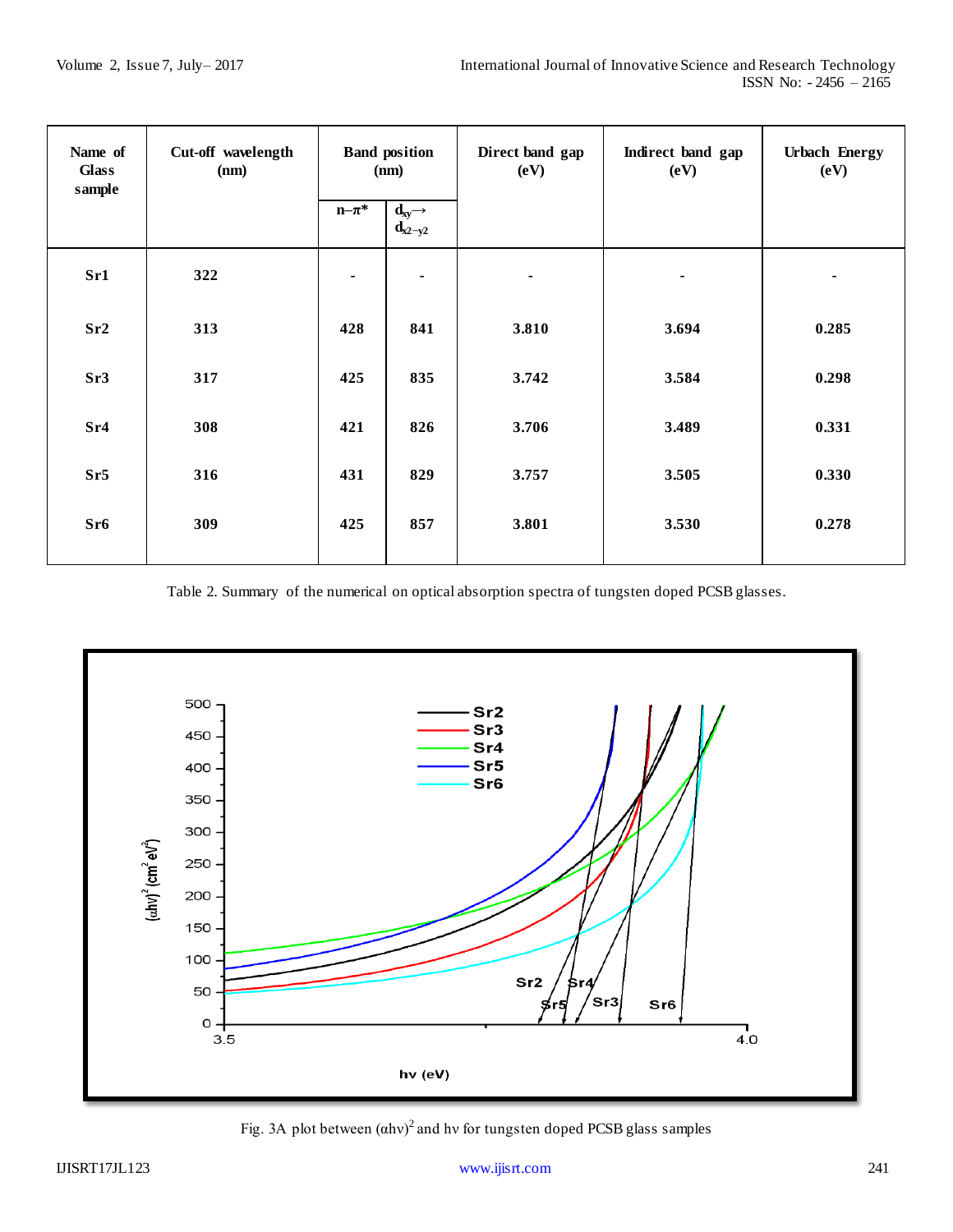

Fig. 4 A plot between  $(ahv)^{1/2}$  and hv for tungsten doped PCSB glass samples.



Fig. 5 A plot between Ln  $(\alpha)$  and hv for PCSB glass samples.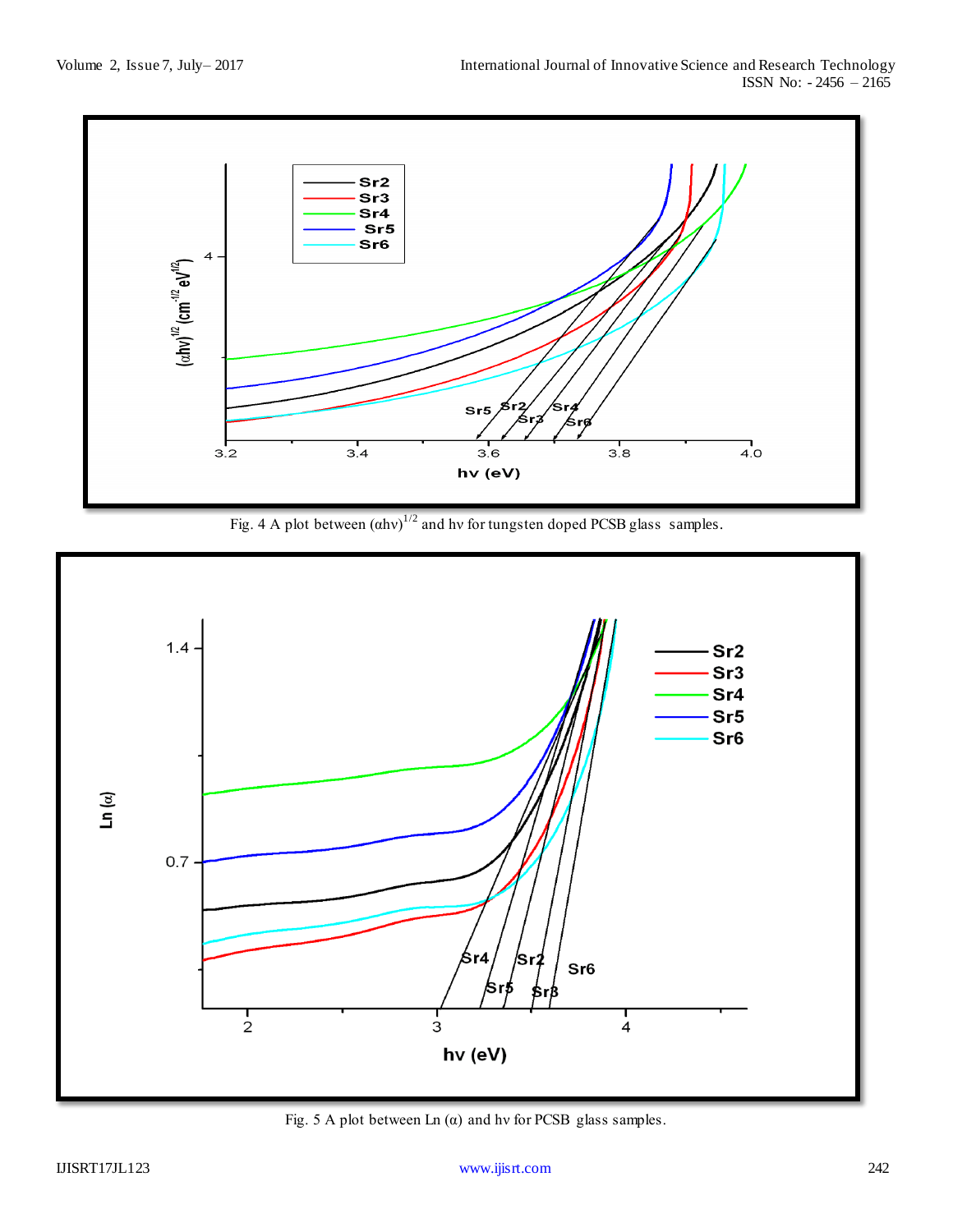## *EPR Spectra*

No EPR signal has been detected in the Sr1 glass. 0.1mol% WO<sub>3</sub> introduced into the PCSB glasses, all samples (Sr2, Sr3, Sr4, Sr5, Sr6) has exhibited significant signals. Fig. 6 shows a typical EPR spectrum of glass samples. The spectra of glass PCSB exhibited an asymmetric signal at  $g\perp$  =1.71 identified due to  $W^{5+}$  ions [23], and symmetric signal at  $g_{\parallel} = 1.61$ identified due to oxygen (paramagnetic  $O<sup>-</sup>$  ions) [24]. The signal is found to be feeble in the glass sample Sr4, and highest for glass sample Sr1 among the five samples. The values of g obtained five glass samples doped with 0.1mol% of  $WO<sub>3</sub>$  are furnished in Table3.



Fig.6 EPR Spectra of  $WO_3$  Ion Doped PCSB Glasses.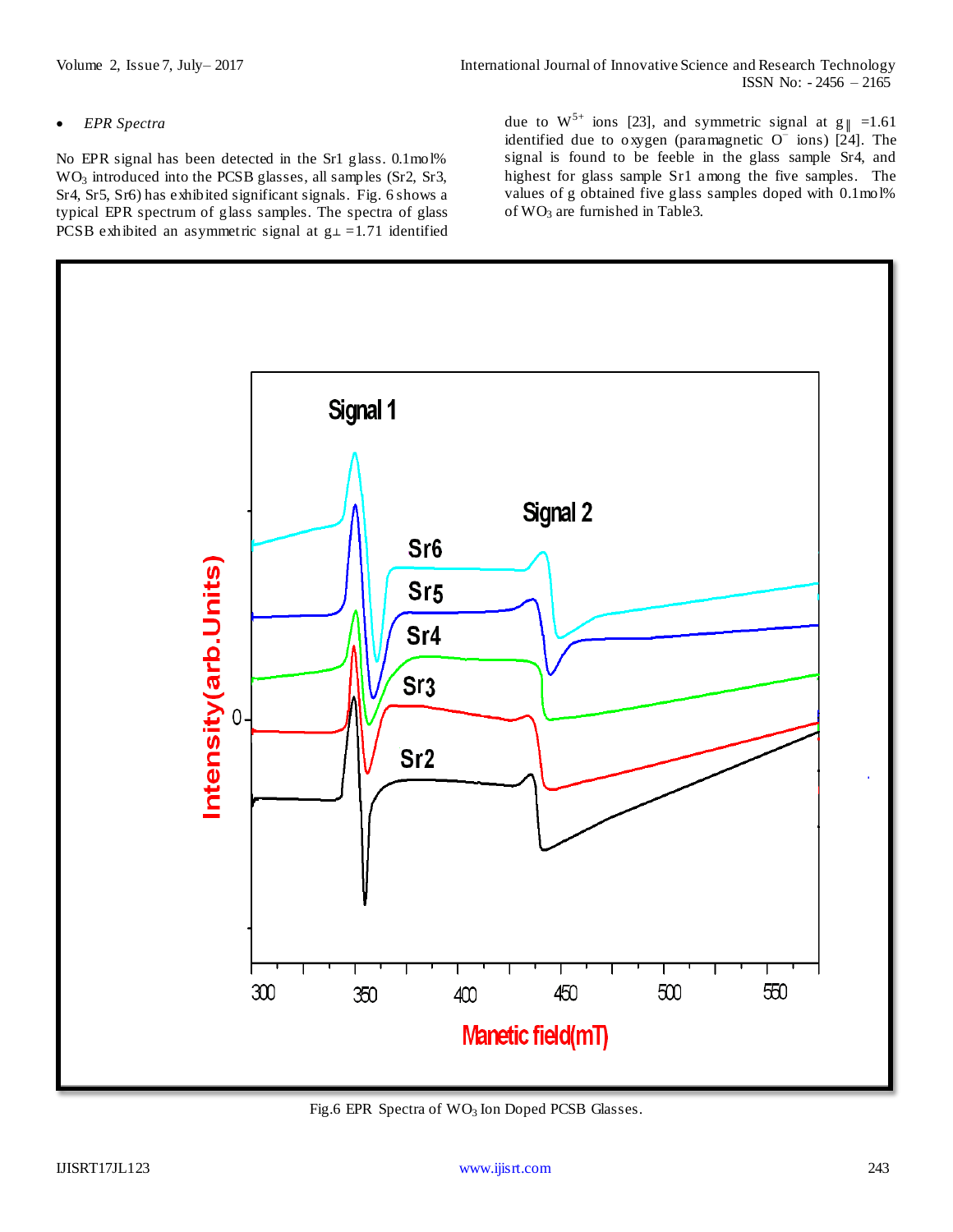| Name of<br><b>Glass sample</b> | $\mathbf{g}_{\parallel}$ | $\mathbf{g}\bot$ | $\mathbf{K}\ $ | $\mathbf{K}^{\perp}$ | $\mathbf{A}\parallel$ | $\mathbf{A}^{\perp}$ |
|--------------------------------|--------------------------|------------------|----------------|----------------------|-----------------------|----------------------|
| Sr2                            | 1.616                    | 1.719            | 0.171          | 0.145                | 97                    | 55                   |
| Sr3                            | 1.614                    | 1.715            | 0.173          | 0.147                | 95                    | 57                   |
| Sr <sub>4</sub>                | 1.612                    | 1.711            | 0.175          | 0.149                | 93                    | 59                   |
| Sr5                            | 1.613                    | 1.712            | 0.174          | 0.148                | 94                    | 58                   |
| Sr6                            | 1.615                    | 1.713            | 0.172          | 0.146                | 96                    | 56                   |

Table. 3 Summary Of EPR Spectra Of WO<sub>3</sub> Ion Doped PCSB Glasses.

# *FT-IR Studies*

The Fourier Transform Infrared (FT-IR) spectra of PCSB glasses are recorded at room temperature are shown in Fig. 7. (FT-IR) spectra of host (Sr1) glass sample show four main bands. Two conventional bands are originated from borate groups.  $1171 \text{cm}^{-1}$  is due to symmetric bending of the B-O band of tetragonal  $BO_4$  units [25], 716 cm<sup>-1</sup> is due to bending

vibrations of B-O-B linkage  $[26]$ , 513 cm<sup>-1</sup> is due to stretching vibrations of SrO  $[27]$ , 458 cm<sup>-1</sup> is due to stretching vibrations of PbO [28]. In 0.1mol%  $WO<sub>3</sub>$  doped to the base one additional band has formed. It is around  $935 \text{ cm}^{-1}$  is identified due to  $WO_6$  groups [29]. The summary of data on the position of various vibrational bands in the  $WO<sub>3</sub>$  doped PCSB glasses are presented in Table 4.



Fig. 7 FT-IR Spectra Of Tungsten Doped PCSB Glass Samples.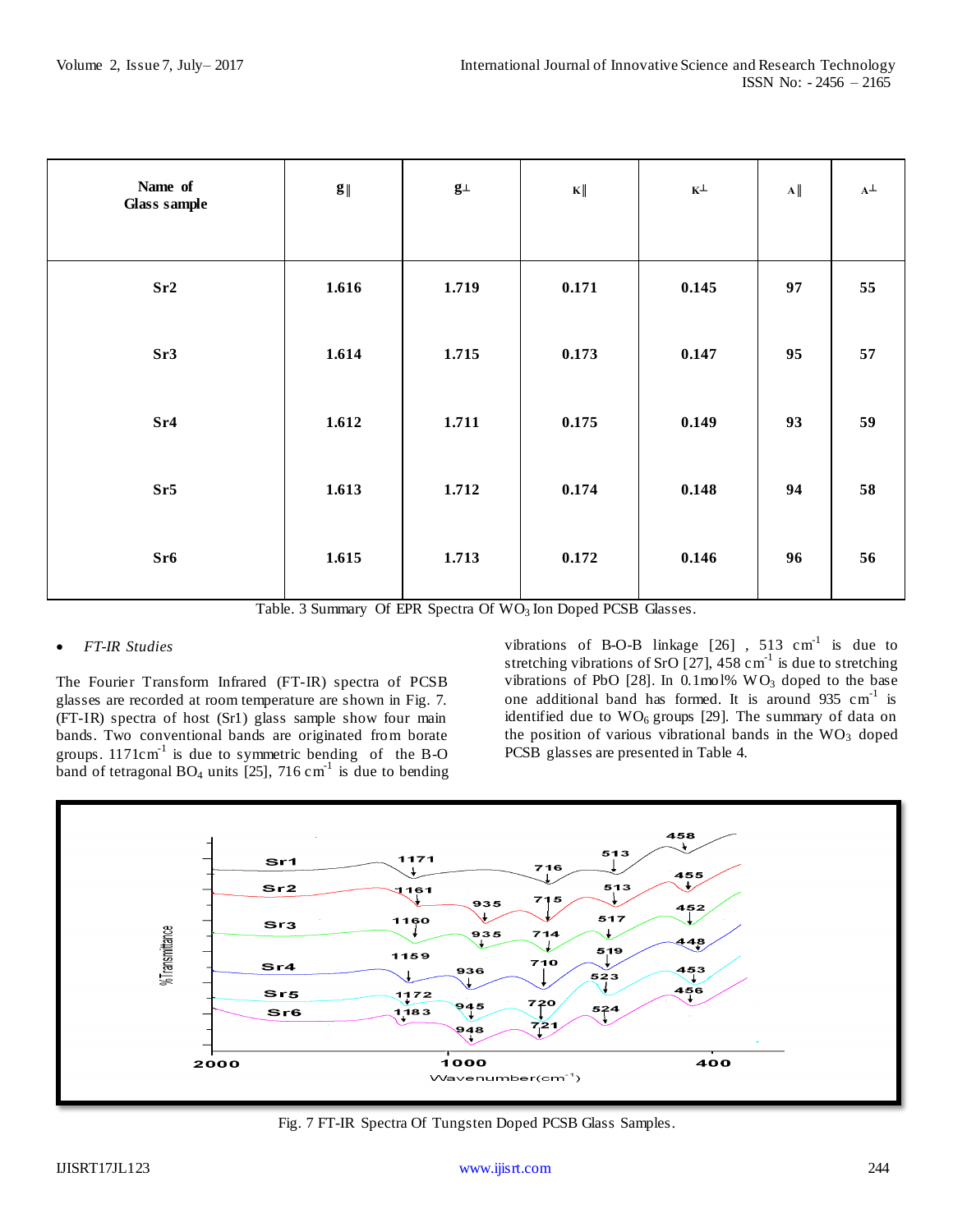| $S_{r1}$                 | Sr2        | Sr3        | Sr <sub>4</sub> | Sr <sub>5</sub> | Sr6        | FT-IR Assignments                                                                                                         |
|--------------------------|------------|------------|-----------------|-----------------|------------|---------------------------------------------------------------------------------------------------------------------------|
| 1171                     | 1161       | 1160       | 1159            | 1172            | 1183       | B-O stretching vibrations of tetrahedral BO <sub>4</sub> diborate, triborate and<br>pentaborate structural groups         |
| $\overline{\phantom{a}}$ | 953        | 953        | 986             | 988             | 988        | Vibrations of asymmetric of W-O-W bridges and stretching<br>vibrations associated with WO <sub>6</sub>                    |
| 716                      | 715        | 714        | 710             | 720             | 721        | Vibrational modes of B-O-B bending linkage                                                                                |
| 513<br>458               | 513<br>455 | 517<br>452 | 519<br>448      | 523<br>453      | 542<br>456 | Vibrations of metal cation such as $Sr^{2+}$<br>Vibration modes of Pb-O-B or W-O-B with more non-bridging<br>oxygen ions. |

Table. 4 FT-IR Vibrational Bands Observed (Wave Number Cm<sup>-1</sup>) In The Tungsten Doped PCSB Glasses

# **IV. DISCUSSION**

PbO-CdO-SrO-B<sub>2</sub>O<sub>3</sub> glass system is an admixture of glass formers, modifiers and intermediates. Among various constituents of the composition, PbO is a conditional glass former. It has a low rate of crystallization, moisture resistance, stable and transparent glass could be achieved due to dual role played by PbO as a glass former and also as a modifier. PbO acts as a modifier at low concentration (15-20mol%) Pb<sup>2+</sup> cations occupy interstices forming  $[PbO<sub>6</sub>]$  structural units. These structural units promote the conversion of  $[BO_3]$  units to [BO4] tetrahedral. PbO At high concentration (above 20mol%) PbO enters the structure as network former in the form of [PbO4] units [30]. Borate is the glass former. It combines with the metal oxides like CdO, PbO and SrO modifies the conversion of  $sp^2$ planar BO<sub>3</sub> units to  $sp^3$ tetrahedral BO<sup>4</sup> units and making bonds with non bridging oxygens. Bray et al [31].

$$
(PbO_6) + 2(BO_3) \leftrightarrow (PbO_4) + 2(BO_4)
$$

 $WO<sub>3</sub>$  is a glass former, it exist pentavalent  $W<sup>5+</sup>$  state, which exhibit paramagnetic resonance and involves  $WO_4$  and  $WO_6$ structural units [32].  $W^{5+}$  state is present in PCSB glasses doped with  $WO<sub>3</sub>$  are expected to occupy the interstitial positions; results are confirmed by the optical absorption, EPR and FT-IR studies.

# *A. Physical parameters*

The change in geometrical configuration, co-ordination number, cross-link density and dimensions of interstitial space of glass decide the density and dimensions interstitial space of glass decide the density values; density is a tool which reveals the degree of change in structure with change in composition of glasses. Density values have been decreased gradually from Sr1 to Sr5 and then increase in Sr6 respectively. The increase in the density is attributed to molecular weight of the added transition metal oxides (231.83g/mol) which is higher than that of  $B_2O_3$  (69.62g/mol) [33]. The molar volume of 0.20-0.33 cm<sup>3</sup> increases non-linearly this may be due to increase in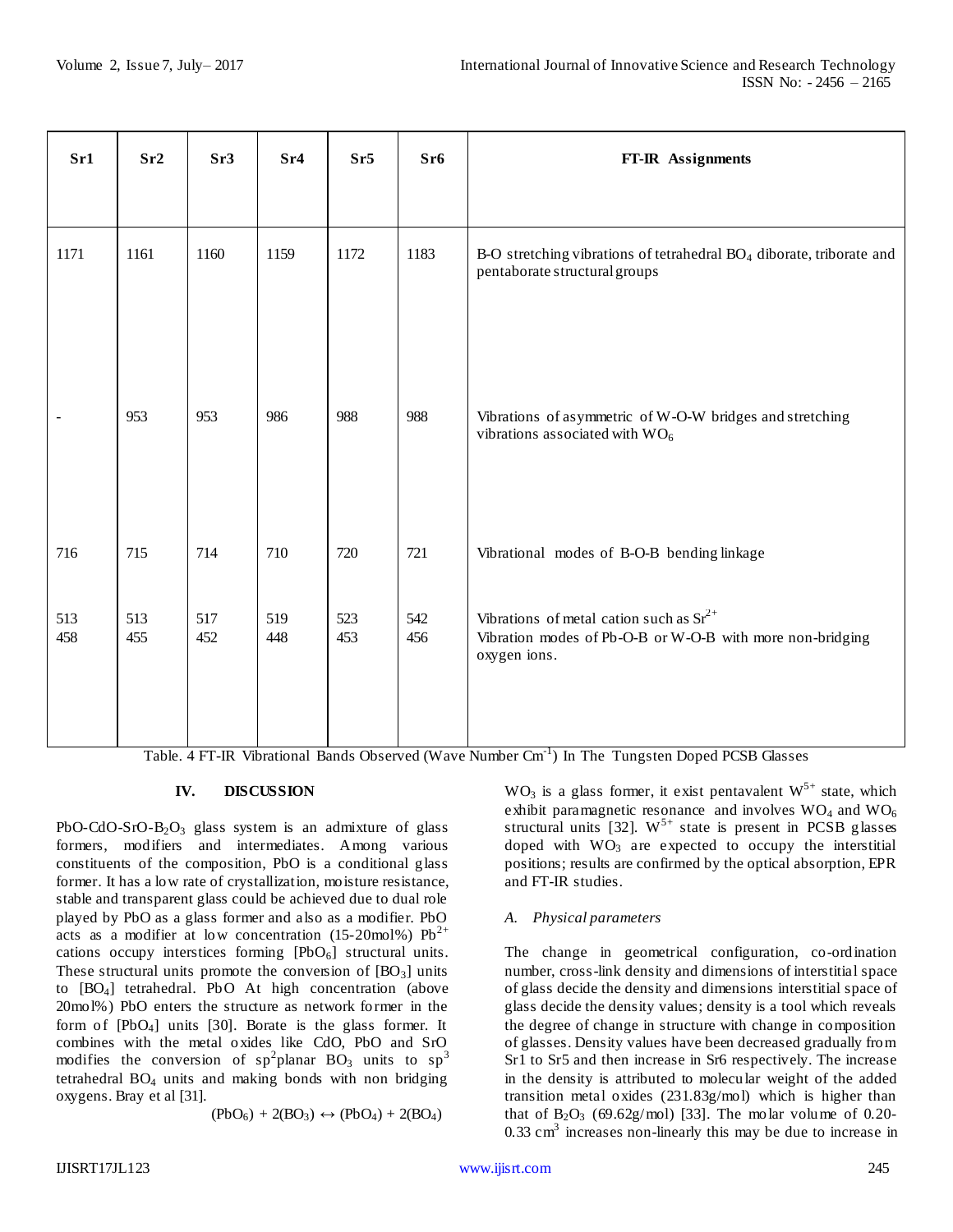the bond length or the inter-atomic spacing between the tungsten and oxygen atoms are furnished in Table 1.

## *B. XRD*

X-ray diffraction is useful method to conform the amorphous nature of glass matrix. The atoms are neither regularly spaced nor uniform as in the case of crystals. Because of variations in inter atomic distances of glasses. The peaks are wider range. 4.3 Optical absorption studies Duffy and Ingram [34] have

given the theoretical formula of optical basicity is

- ∑ z  $\overline{\mathbf{c}}$  $\frac{n}{i=1} \frac{z_i r_i}{z_i}$
- Where n is the total number of cations present,  $z_i$  is oxidation number of the  $i<sup>th</sup>$  cation,  $r_i$  is the ratio of number of i<sup>th</sup> cations to the oxides present and  $\gamma_i$  is the basicity moderating parameter of the  $i<sup>th</sup>$  cation. The basicity moderating parameter  $\gamma_i$  can be calculated from the following equation [35].

 $\gamma_i = 1.36(x_i - 0.26)$ 

• Where  $x_i$  is the Pauling's electro negativity of the cation. Pauling's electro negativity of boron, lead, cadmium, strontium and tungsten ions is 2.04, 2.33, 1.69, 0.95, and 2.36respectively. Theoretical values of optical basicity  $(\Lambda_{th})$  are presented in Table 1. In PCSB doped with WO<sub>3</sub> glasses optical basicity increases from Sr2 to Sr6 with the constant dopant concentration. It suggests that ability of oxide ion donate electrons to surrounding captions increases [36]. Optical absorption spectra of PCSB glasses doped with  $WO<sub>3</sub>$  two absorption bands are observed for Sr2 glass sample, one at 428nm is due to n- $\pi^*(15-x)PbO-5CdO-(15+X)SrO-(65-y)B_2O_3y(WO_3)$  where  $0 < x < 8$  and y=0.1 system have large deformation of the basic structure in the lead part of the glass network modifications are related mainly to the formation of  $[PbO<sub>3</sub>]$  and  $[WO<sub>4</sub>]$  structural units that contributes to the increase of the number of n-π\* electronic transitions in the optical absorption spectrum and the formation of  $Pb^{2+}$ ionsand other at 841nm band is due to  $d_{xy} \rightarrow d_{xz} d_{yz}$  and  $d_{xy} \rightarrow d_{x2-y2}$  transitions [37]. This band is identified due to the excitation of lower valance state  $W^{5+}$  ions from ground state the next state with crystal field parameters around  $\Delta = 16000 \text{cm}^{-1} \& \delta = 13000 \text{cm}^{-1} [38]$ .

From Table 2 shows that the direct, indirect optical band gap energy values are slightly decreases from Sr2-Sr4 and slightly increases Sr5 & Sr6. The optical band gaps for direct 3.810- 3.706, 3.757& 3.801eV, for indirect 3.694-3.489, 3.505 & 3.530eV. The Urbach energy values are increases from 0.285- 0.331, decreases from 0.330 & 0.278eV. The decrease in the optical band gap can be explained as the trapped electron at this  $W^{5+}$  site is transferred to the neighboring new  $W^{6+}$  site by absorbing a photon energy. Sr2-Sr4 the position of band lower wave length modifies to higher wave length in the  $W^{5+}$  octahedron geometry. This observation indicates a gradual migration of the tungsten ions from tetrahedral to octahedral positions and an increasing modifying action of tungsten ions in the glass.

## *C. EPR spectral studies*

PCSB doped with  $WO<sub>3</sub>$  consisting the local symmetry and interaction between paramagnetic ions investigated by EPR spectroscopy. EPR spectra of these glass samples are analyzed by an axial Spin-Hamiltonian [39] in which the quadrupole and nuclear Zeeman interaction terms are ignored.

$$
H = g \Vert \beta H_z S_z + g \bot \beta (H_x S_x + H_y S_y) + A \Vert S_z I_z + A \bot (S_x I_x + S_y I_y)
$$

- Where  $\beta$  is Bohr magneton, g  $\&$  g  $\perp$  are the parallel and perpendicular principal components of g tensor,  $H_x$ ,  $H_y$ ,  $H_z$  are components of the magnetic field,  $S_x$ ,  $S_y$ ,  $S_z$ ,  $I_x$ ,  $I_y$ ,  $I<sub>z</sub>$  are components of the electron and nucleus spin operator,  $A \& A \perp$  are principal components of the hyperfine coupling tensor. The possibility of tungsten ions reduce to  $W^{5+}$  state during the melting at temperature. The Spin-Hamiltonian parameters of the  $W^{\bar{5}+}$  ions are determined summarized in Table 3. The g factor values are observed in the range  $1.713 < g<sup>2</sup> < 1.719$  and  $1.615 <$  $g \parallel$  < 1.616, indicate that  $W^{5+}$  ions present in axially distorted positions with a short W-O bond and opposite long W-O bond along the symmetry axis of oxygen ions [24].
- These values indicating the presence of  $W^{5+}$  centers, having  $nd^1$  electronic configuration with  $C_{4v}$  local symmetry in oxide glasses  $[40]$ .  $177$ W nucleus whose nuclear spin I=1/2 resulting values are good agreement with reported values [41]. The shape of the EPR spectra depends on the  $WO<sub>3</sub>$  content of glasses. The signal intensity is approximately invariant,  $g\perp$  values increases from 1.713-1.719 which indicates the paramagnetic nature of  $W^{5+}$  ion. The amount of  $W^{5+}$  centers remains constant and the values of g remains unaffected when the 0.1mol% WO<sub>3</sub> concentration. This behaviour of the intensity and width of EPR signal suggests that there is a constant proportion in the reduction of  $W^{6+}$  to  $W^{5+}$  ions. When the WO<sub>3</sub> content is 0.1mol% tungsten ions remain mostly in their higher valance state as  $W^{6+}$  ions and only a few are reduced to the  $W^{5+}$  state [41].  $W^{5+}$  state acting as glass modifier adding of tungsten is expected to decrease the life time of the  ${}^{4}I_{11/2}$  level by multi phonon relaxation. Hence an increase in the pumping and amplifier gain for the  ${}^{4}I_{13/2} \rightarrow {}^{4}I_{15/2}$  transition at 1.5 µm is possible.

 $2Pb^{+2} \leftrightarrow Pb^{0} + Pb^{+4}Pb^{+2} + 2W^{+6} \leftrightarrow Pb^{+4} + 2W^{+5}$ The values of K<sub>||</sub> &  $K\perp$  covalent reduction factors of W-O bands are along the zaxis and in the (x, y) plane respectively. Values evaluated using the following formulae

$$
g \parallel = g_e - \frac{8k_\parallel^2 \lambda}{\Delta}
$$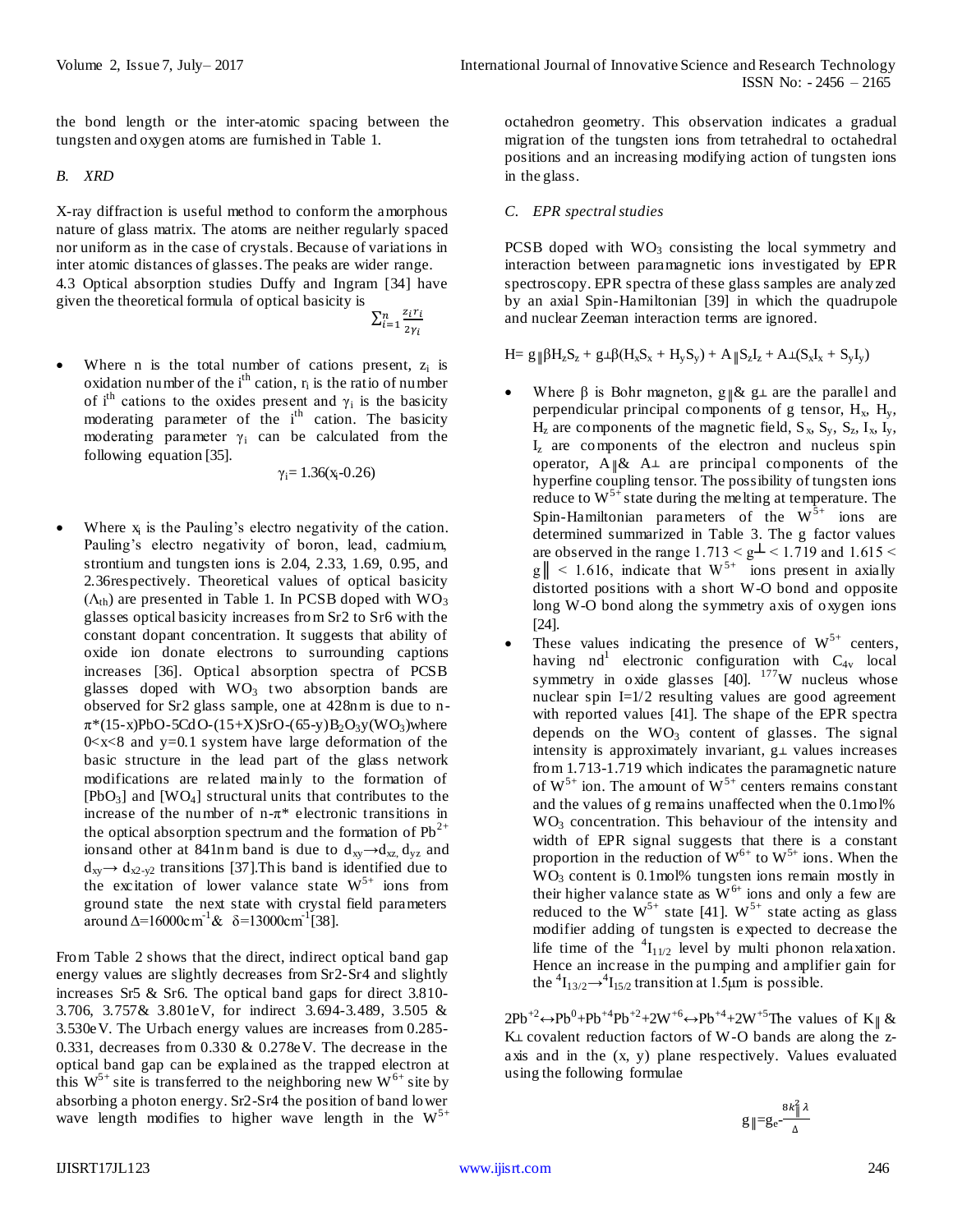$$
g \perp = g_e - \frac{8k_{\perp}^2 \lambda}{\delta}
$$

• where;  $g_e$  is the free electron g-factor,  $\lambda$  is the spin orbit coupling constant,  $\Delta$  is the energy of  $d_{xy} \rightarrow d_{x^2-y^2}$  transition and  $\delta$  is the splitting due to tetragonal distortion. Covalency factor  $k\parallel$  is high for Sr4 glass sample and low for Sr2 glass sample it indicating that the W-O bond in the Z-direction becomes more covalent nature. Similarly the covalency factor  $k\perp$  describes W-O bonds located in (x, y) plane these bonds are more ionic than those in parallel direction and the degree of ionic nature appears to be more Sr4 glasses in this plane also. Thus the analysis of the EPR spectra indicates that the legend environment of  $W^{5+}$  ions experiences different degree of distortion with the modifier particularly, the axial distortion stretches the  $WO<sub>6</sub> octahedron along the Z-axis. This$ signal indicates that  $W^{5+}$  ions are located in axially tetragon ally elongated octahedral position with a short W-O bond along the symmetry axis of oxygen ions [24].

## *D. FT-IR*

FT-IR gives the information about functional group and molecular structure of the system. FT-IR studies on borate glasses, the infrared absorption spectra of various borate groups are classified and interpreted as follows [42-44].

- The IR absorption in the region 800-1200 $cm^{-1}$  can be assigned to BO<sub>4</sub> groups.
- The IR absorption in the region  $1200-1600 \text{cm}^{-1}$  can be related to  $BO<sub>3</sub>$  groups.
- The infrared bands in the region 530-630 & 690-  $770c \text{ m}^1$  are due to bending vibrations of B-O-B  $(BO_3)$  groups.
- The near-infrared bands in the region  $3000 4000 \text{cm}^{-1}$ are related to vibrations of water, OH or B-OH groups.

The different structural groups in PCSB glasses doped with WO<sup>3</sup> exhibits from the Fig. 7 IR spectra recorded at room temperature. In undoped glasses this spectra exhibit vibrational bands at  $1171 \text{cm}^{-1}$  is assigned due to BO<sub>4</sub> tetrahedral units, at  $716 \text{cm}^{-1}$  is assigned due to B-O-B bending vibrations, at  $458 \text{cm}^{-1}$  is assigned due to stretching vibrations of PbO [45] and at  $513 \text{cm}^{-1}$  is assigned due to stretching vibrations of SrO [46], are observed. The bands are shifted when the tungsten is added to the PCSB glasses and additional vibrational bands are observed in the region  $950-980 \text{cm}^{-1}$ . These bands are assigned due to vibrations of  $W^{5+}$  ions due to the  $WO_4$  groups. More over the bands in the region 440- $460c \text{m}^1$  are also assigned to either WO<sub>4</sub> groups are PbO bonds. The decrement of position of bands Sr2-Sr4 is due to decrement of NBO in the glasses, while the increment of position of bands Sr5-Sr6 is due to increment of NBO in the tungsten doped PCSB glasses. The bands at a  $950 \text{cm}^{-1}$  and

450 cm<sup>-1</sup> due to vibration of  $W^{5+}$  is present in the two bands due to the vibrations of  $WO_4$  groups expected in the region  $920-950$ cm<sup>-1</sup> and  $420-450$ cm<sup>-1</sup> respectively [47]. The appearance of vibration band at about  $950 \text{cm}^{-1}$  suggest that there is gradual transformation of  $W^{5+}$  ions from tetrahedral position to Octahedral positions.

#### **V. CONCLUSIONS**

- Density values of the samples are found to be decrease from Sr1-Sr4 then Sr5 and Sr6 increases with the concentration of  $WO_3$ .
- Average molecular weight (M), Inter ionic distance (r<sub>i</sub>) and Polaron radius  $(r_p)$ values are found to be decrease continuously with the concentration of  $WO<sub>3</sub>$ . Optical basicity has increases from Sr2 to Sr6 with the constant dopant concentration. It suggests that ability of oxide ion to donate electrons to surrounding cations increases.
- Amorphous nature of the undoped and  $WO_3$  doped PCSB sample is confirmed by the broad bands in XRD studies.
- Two absorption bands appeared around 436,  $857 \text{cm}^{-1}$  in all the glass samples. The band position seems to be nonlinear variation. This is due to transformation of  $W^{5+}$ tetrahedral positions to octahedral positions. The Optical band gaps of PCSB glass samples varied from 3.81 to 3.66 eV for direct transition and from 3.69 to 3.53 eV for indirect transitions. The Urbach energies varied from 0.28 to 0.27 eV.
- The spin-Hamiltonian parameters  $g \| \langle g \bot \langle g_e \rangle \rangle$  and  $K \| \rangle K \bot$ conforms in the glass tungsten ions in exists in  $W^{5+}$ octahedral environment with tetragonal distortion.
- FT-IR absorption spectra of tungsten ion doped PCSB glasses shows; the system contains  $BO<sub>4</sub>$ , B-O-B,  $Sr<sup>2+</sup>$ , Pb-O-B/W-O-B  $& WO_6$  structural groups are observed in the glass matrix.

## **VI. ACKNOWLEDGEMENTS**

The author deeply indebted to Dr. SANDHYA COLE, providing a chance to work under her guidance and supervision, assisting with all kinds of support, constant encouragement, valuable suggestions throughout experimental work and the preparation of the journal.

### **REFERENCES**

- [1]. S. Lakshmi Srinivasa Rao, G. Ramadevudu, Md. Shareefuddin, Abdul Hameed, M. Narasimha Chary and M. Lakshmipathi Rao. International J. Eng. Science and Technology 4 (2012) 25-35.
- [2]. Y.D. Siva Prasad, A. Veerabhadra Rao, K. Srikanth and K.A. Emmanuael. j. Rasayan 4 (2011) 358-370.
- [3]. M. Rada, S. Rada and E.Culea j. Non. Crys. Solids 357 (2011) 2024-2028.
- [4]. A.D. Pasquier, H. Chen and Y. Lu, Appl. Phys. Lett. 89 (2006) 253513.